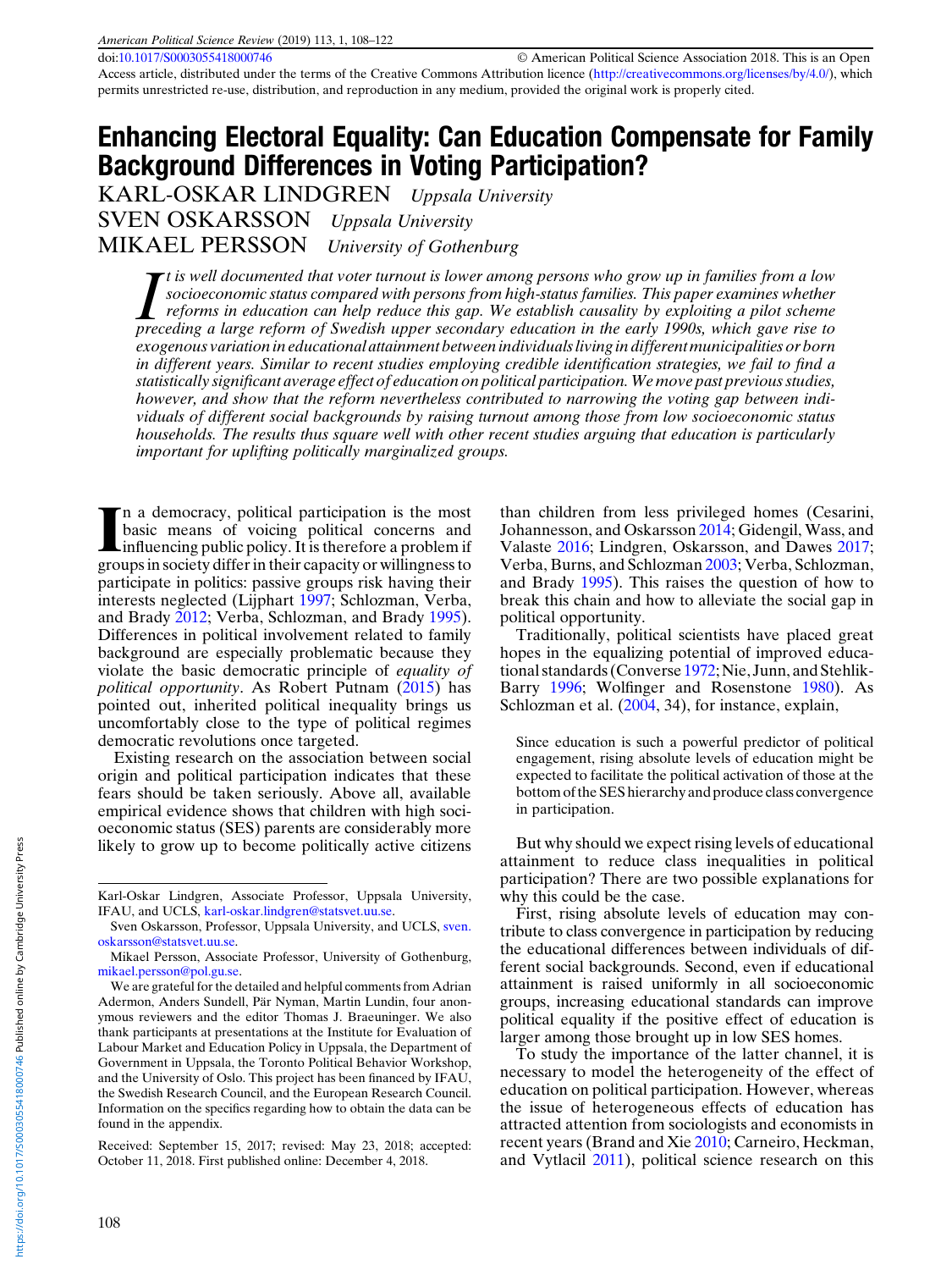topic is still rather scant. In particular, we are not aware of any previous study that examines how the effect of education on voter turnout varies across SES groups.

One likely reason for this is the methodological challenges associated with this type of analysis. First, obtaining sufficient precision in the estimates for particular subgroups often requires very large samples. Second, the well-known problem that educational choices may be confounded by different pre-adult experiences and predispositions requires that we exploit some form of (plausibly) exogenous variation in educational attainment (Berinsky and Lenz [2011](#page-13-0); Kam and Palmer [2008](#page-14-0); Persson [2014;](#page-14-0) Tenn [2007](#page-14-0)).

We attempt to overcome these challenges by using unique population-wide administrative data from Sweden to examine the impact of a major school reform implemented in the early 1990s on voter turnout among different socioeconomic groups. We combine individual-level turnout information for all eligible voters in the 2010 general election with data on the school reform that lengthened vocational training programs at the upper secondary level from two to three years and added more general theoretical content to the curriculum. An attractive feature of this reform was that it was preceded by an extensive pilot scheme in which the new system was tried out in a number of carefully selected municipalities. There is thus an arguably exogenous variation across regions and over time in the implementation of the reform that can be exploited to identify the effects of interest (Hall [2012](#page-14-0)).

Simply put, the current study seeks to contribute to the discussion of whether educational reforms can help enhance electoral equality by carefully studying two related research questions. First, is there an average effect of education on voter turnout in the population as a whole? Second, are there heterogeneous treatment effects of education on voter turnout by family background?

Similarly to other recent studies employing credible identification strategies, we fail to find any statistically significant average effect of education on voter turnout. A closer analysis, however, reveals that this average effect conceals important heterogeneities. We find that the education reform led to an increase in voter turnout among individuals from the most disadvantaged homes, but it did not affect the turnout of individuals from more privileged social backgrounds. Consequently, the reform helped reduce the overall voting gap related to family background by raising turnout at the lowest end of the socioeconomic spectrum. These results thus square well with recent research, which shows that the positive effect of civic education on political knowledge and interests mainly benefits politicallymarginalized groups (Campbell and Niemi [2016](#page-14-0); Neundorf, Niemi, and Smets [2016](#page-14-0)).

### EDUCATIONAL REFORMS AND POLITICAL EQUALITY

Students of political socialization have long recognized the important role played by both schools and parents in shaping adolescents' political attitudes and behavior (e.g., Neundorf and Smets [2017\)](#page-14-0). Schools, on the one hand, have been characterized as places where children learn important participatory skills and abilities, acquire social networks, and internalize the belief that political participation is a civic duty (Verba, Schlozman, and Brady [1995;](#page-14-0) Wolfinger and Rosenstone [1980\)](#page-14-0). Parents, on the other hand, are assumed to influence the future political activity of their children by passing on their socioeconomic status or by nurturing their children to become politically active citizens (Gidengil, Wass, and Valaste [2016](#page-14-0); Neundorf and Smets [2017](#page-14-0)).

The focus of this study lies in the intersection between these two factors. More precisely, we are interested in testing the hypothesis that reforms aimed at increasing educational opportunities can contribute to narrowing the voting gap between individuals of different social backgrounds. Under what conditions, then, should we expect educational reforms to facilitate class convergence in voting? Clearly, for the voting gap to decrease, the increase in educational attainment induced by the reform must have a greater impact on political participation among those at the bottom of the SES hierarchy. As briefly previewed in the introduction, there are two different possibilities for why this could be the case.<sup>1</sup>

The first possibility is what can be referred to as the resource effect, where the reform affects the allocation of education (the resource) between SES groups. Available empirical evidence suggests that both the sign and the magnitude of the resource effect may depend on the type of educational reform being examined. Reforms that lengthen compulsory education, for instance, tend to have a larger effect on the educational attainment of children from low SES homes because these children are less likely to go on to secondary education (Lindgren, Oskarsson, and Dawes [2017\)](#page-14-0). In contrast, Blanden and Machin ([2004\)](#page-14-0) found that policies that expanded noncompulsory education in the UK served to widen the educational gap between children from rich and poor backgrounds. Depending on the nature of the reform, the resource effect can therefore contribute to an increase or a decrease in the voting gap.

However, even if both advantaged and disadvantaged SES groups experience an equal increase in educational attainment as a result of the reform, implying that the resource effect is zero, the voting gap could nevertheless change if the impact of education on turnout differs across groups. This is what we characterize as the return effect. If formal education and a stimulating socializing family environment are substitutes in the process of developing the type of skills, interests, and norms conducive to political participation, we should expect there to be a larger effect of education on participation among low SES individuals for a given increase in educational attainment. Or, conversely, if these two factors are complements in the production of political participation, we should expect increased schooling to have a more pronounced effect among individuals from high SES homes (cf., Campbell [2008;](#page-14-0) Neundorf, Niemi, and Smets [2016\)](#page-14-0). Whereas the

<sup>&</sup>lt;sup>1</sup> In the Appendix we present a simple formal model detailing how education reforms can influence political inequality.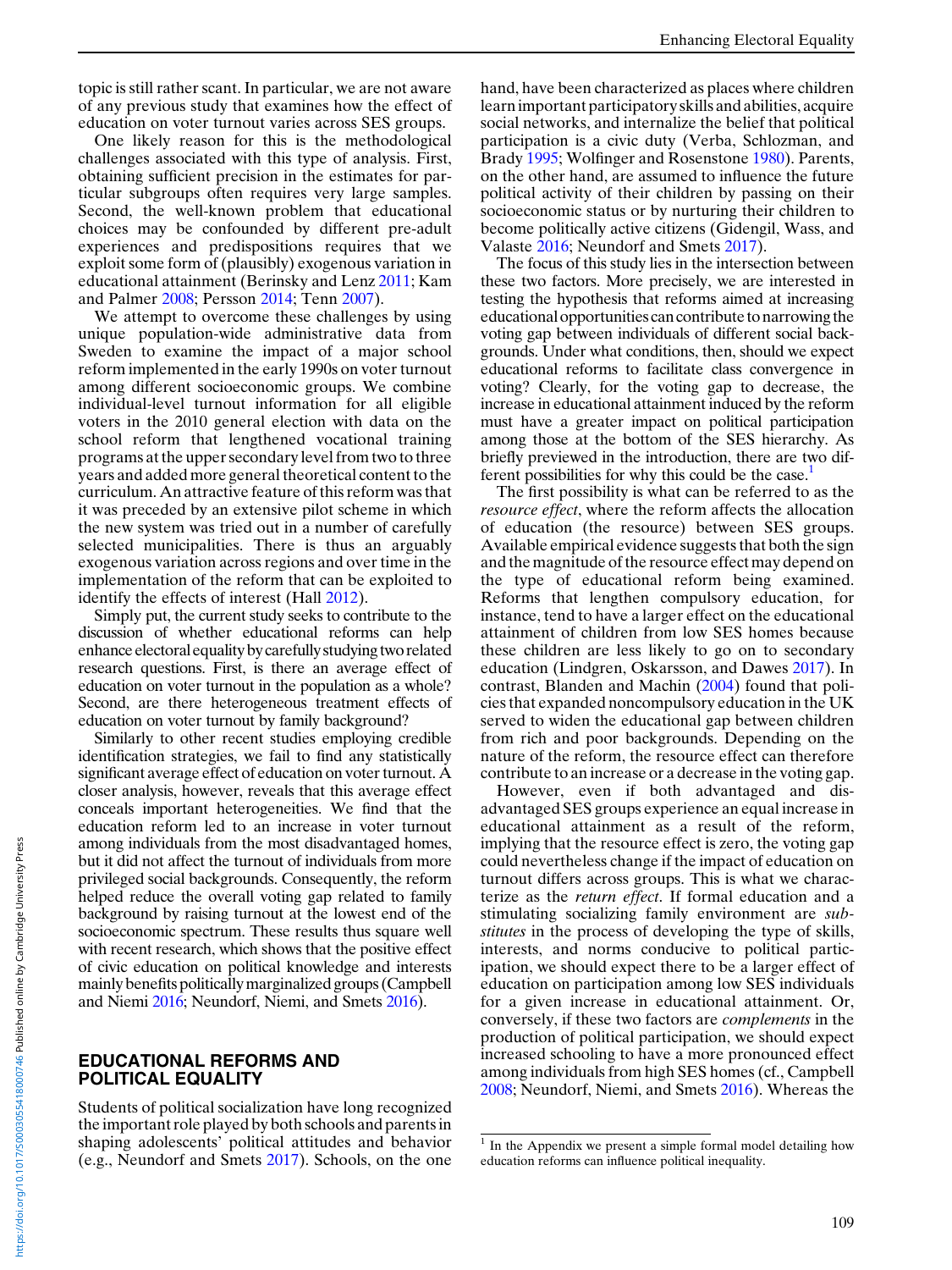focus of this study is on the interplay between education and family background, this basic analytical framework is more generally applicable. The simple resource–return effects distinction can be used to analyze all the factors driving political inequality in a society.

Yet, it is important to note that both the resource and the return effect presuppose that there is a causal impact of education on political participation. However, this assumption has been questioned by a number of methodologically sophisticated studies which argue that the correlation between education and political participation is spurious rather than causal. More specifically, education is said to operate as a proxy for pre-adult experiences and predispositions that are consequential but difficult to observe. According to advocates of this perspective, changes to the education system will therefore do little to reduce political inequality (e.g., Berinsky and Lenz [2011;](#page-13-0) Dinesen et al. [2016](#page-14-0); Kam and Palmer [2008;](#page-14-0) Persson [2015](#page-14-0); Tenn [2007](#page-14-0)).

In spite of its merits, there are, from our perspective, two limitations in recent research on the education–participation nexus. A first issue pertains to the importance of educational content. One frequently voiced view is that rising levels of education per se are unlikely to spur political engagement, but that it is primarily a "civic or social science curriculum that imparts the skills and resources necessary to be active in the political realm" (Hillygus [2005,](#page-14-0) 28). Despite decades of research, there still remains great uncertainty both about the participatory effects of education in general and about those of civics studies in particular. Second, with a few exceptions (Campbell and Niemi [2016;](#page-14-0) Lindgren, Oskarsson, and Dawes [2017](#page-14-0); Neundorf, Niemi, and Smets [2016](#page-14-0)), studies on the causal impact of education on political participation have been mainly concerned with estimating homogeneous treatment effects. The implicit assumption underlying this approach is that education is a standardized commodity that affects all types of individuals similarly. However, if the effect of education varies across groups, the average "treatment" effects that provide the main focus of previous research may conceal as much as they reveal. Most importantly, if the effect of education varies across groups, changes to the educational system may affect the equality of participation even if the average effect is close to zero.

Ultimately, it is an empirical question whether, and if so to what extent, policies designed to increase educational standards can prove effective in mitigating inequality in political participation. But, as should be clear from the discussion above, this is also a very demanding question to answer. First, and most importantly, distinguishing correlation from causation requires access to a policy reform that induces some form of (plausibly) exogenous variation in educational attainment. Second, at least part of the extra time spent in school should be devoted to the study of civics. Finally, to be able to say anything about the relative importance of resource and return effects, we need to study a policy that has a greater impact on educational attainment for some socioeconomic groups than others. In the next section, we argue that a major reform of Swedish upper secondary education meets these requirements and thus offers a suitable testing ground for examining this important issue.

## A SUITABLE TEST CASE

Swedish students typically enter the upper secondary school system at age 16 after nine years of compulsory schooling.<sup>2</sup> Although upper secondary education is not mandatory, a majority of students go on to this level (about 85–90 percent of the students during the period under study). Students typically attend an upper secondary school in their municipality of residence. If the desired program is not available, they may attend an upper secondary school in a nearby municipality.

The Swedish upper secondary school system went through a major reform in the beginning of 1990s. Before the reform, students could choose between a number of two-year vocational training or three-year academic programs. The former had a strong focus on preparing students for working life and contained less theoretical study, whereas the latter was intended to prepare the students for higher education at the university level. After the 1991 reform, the length of all vocational training programs was extended to three years.<sup>3</sup> The reform also provided for a stronger theoretical content in the curriculum of these programs. In the pre-reform system, Swedish language studies had been the only mandatory theoretical subject provided in vocational training programs. After the reform, these programs also included English, social science, and an optional theoretical subject (mathematics being the most common choice).

The reform decision was, however, preceded by a pilot scheme in which the new three-year training programs were implemented in some municipalities for evaluation. The pilot scheme was run for four years (1987–90), and by the end of the period, the pilot scheme included around 20% of the available places on vocational training programs. The municipalities had to apply to participate in the pilot scheme, and the National Board of Education decided which municipalities to include.

When making this decision, the Board took several factors into account. First, it was important for the local labor market to be able to meet the demand for the extended working-life training included in the new three-year vocational training programs. Second, the Board tried to implement the scheme in different types of municipalities. Third, the Board desired some variation with respect to which different regions participated in the pilot.

The implementation of a pilot scheme class in a municipality was always accompanied by the withdrawal

 $2$  This section is based on the detailed description of the Swedish upper secondary school system and the school reform in 1991 provided by Hall ([2012\)](#page-14-0).  $3$  Although the reform was decided in 1991, the municipalities had

until 1994 to implement the reform. Thus, the 1978 cohort was the first for which all vocational programs was of the three-year type.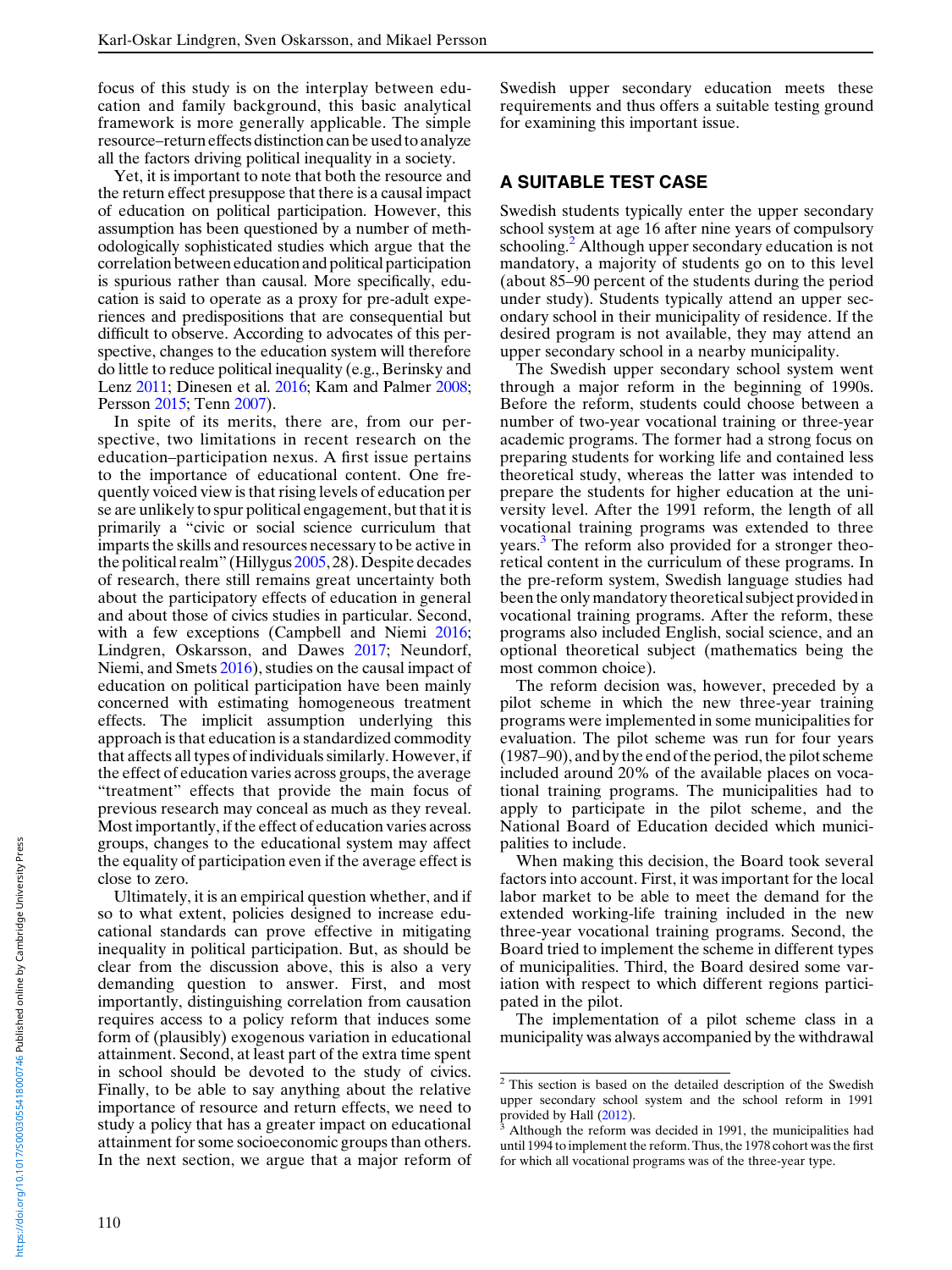of a class in a corresponding two-year vocational training program in that same municipality. Thus, the reform did not increase the total number of available places on vocational training programs. Consequently, for a few years, the opportunities to attend a three-year vocational program depended on where students lived and when they were born.

In previous research, this variation in educational opportunities has been used to study the consequences of increased schooling on outcomes such as employ-ment (Hall [2012](#page-14-0)), early fertility (Grönqvist and Hall [2013\)](#page-14-0), and criminal activity (Aslund et al.  $2018$ ). Persson and Oscarsson ([2010\)](#page-14-0) compared the levels of political participation between students from vocational and academic programs before and after the reform was fully implemented on a national scale and concluded that differences in political participation persisted after the reform. However, this study was based on a small cross-sectional sample and did not allow for heterogeneous effects.

### MODELING HETEROGENEOUS EFFECTS

A simple approach to allow for heterogeneity in the effect of education is to use a so-called split sample design and perform the statistical analysis separately for different socioeconomic groups. In describing this approach, we will, for pedagogical reasons, assume that there are only two types of family background (low and high SES homes), but in the actual empirical analysis, we will provide separate estimates for each quartile of our family SES variable.

Ideally, we would like to estimate the following regression model:<sup>5</sup>

$$
V_{icm}^g = \alpha_0^g + \alpha_1^g D_{icm}^g + \lambda^g X_{icm}^g + \theta_c^g + \eta_m^g + \varepsilon_{icm}^g,
$$
 (1)

where  $V_{icm}^g$  is a dichotomous indicator for voter turnout for individual i, starting upper secondary school in year  $c$ , and residing in municipality m.  $D_{icm}^g$  is a dummy taking on the value 1 for individuals who completed a three-year training program,  $X_{icm}^g$  is a vector of individual-level covariates, and  $\theta_c^g$  and  $\eta_m^g$  are cohort and municipality fixed effects, respectively. The superscript  $g$  ( $g \in l$ , h) indicates that the effect of a third year of upper secondary education is evaluated separately for low  $(l)$  and high  $(h)$ SES groups.

If  $\bar{X}_{em}^g$  includes all relevant factors that may influence<br>individual's educational choices as well as his or her an individual's educational choices as well as his or her voting behavior, estimating Model 1 using ordinary least squares (OLS) would lead to an unbiased estimate of the causal effect of completing an extra year of upper secondary schooling. However, as frequently argued (e.g., Kam and Palmer [2008\)](#page-14-0), this is not likely to be the case because many of these factors are difficult or impossible to observe and measure correctly.

To circumvent this problem, we follow Hall [\(2012](#page-14-0)) and use the arguably exogenous variation in the length of training programs introduced by the pilot scheme that was designed to evaluate the proposed reform. Depending on when students were born and where they resided when they completed compulsory schooling, the students faced different opportunities. Some could choose from plenty of three-year vocational training programs, whereas others could only choose from the shorter two-year ones.

As a first step we estimate the following reduced form effect:

$$
V_{icm}^g = \beta_0^g + \beta_1^g R_{cm} + \zeta^g X_{icm}^g + \theta_c^g + \eta_m^g + \chi_{icm}^g,
$$
 (2)

where  $R_{cm}$ , as explained in more detail in the data section, is a continuous measure of reform intensity that indicates how large is the share of all vocational programs in a municipality that were of the three-year type, by the time an individual applied to upper secondary school. Consequently,  $\beta_1^g$  is an estimate of the difference in turnout propensity between students whose only option, in case they wanted to pursue vocational studies, was to attend a two-year program  $(R_{cm} = 0)$  and those whose only option was a three-year program  $(R_{cm} = 1)$ . Because the reduced form equation includes both municipality and cohort fixed effects, it can be interpreted as a generalized difference-in-difference model in which the effect of interest is identified by comparing the before-and-after difference in voter turnout between municipalities that were differentially affected by the reform. On a more substantive note, for the reform to contribute to a narrowing of the voting gap between individuals of different social background, the reduced form estimate in equation (2) must be larger among students from low SES homes (i.e.,  $\beta_1^l > \beta_1^h$ ).

In the theoretical section, we also suggested that any reform effect that reduces inequality may be driven by a resource or a return effect or both. In order to decompose the overall reform effect into these potential pathways, we can use the reform indicator as an instrument for completing a three-year program and estimate a two-stage least squares (2SLS) model. The first and second stages take the following form:

$$
D_{icm}^g = \gamma_0^g + \gamma_1^g R_{cm} + \tau^g X_{icm}^g + \theta_c^g + \eta_m^g + \phi_{icm}^g,
$$
 (3)

$$
V_{icm}^g = \delta_0^g + \delta_1^g \hat{D}_{icm}^g + \omega^g X_{icm}^g + \theta_c^g + \eta_m^g + \psi_{icm}^g,
$$
 (4)

where  $\gamma_1^g$  is the effect of the reform indicator on completing a three-year training program and  $\delta_1^g$  is the effect of completing a three-year program on turnout propensity. The resource channel is concerned with the extent to which the effect of the reform on schooling choices differs across SES groups. Thus, even if the effect of education on turnout is equal across socioeconomic groups  $\delta_1^l = \delta_1^h$ , the reform will reduce inequality if  $\gamma_1^l > \gamma_1^h$  and increase inequality if  $\gamma_1^l < \gamma_1^h$ . However, a change in the turnout gap could also reflect a pure return effect if the resource effects are the same across the two groups  $(\gamma_1^l = \gamma_1^h)$  whereas the impact of an extra year of schooling is greater among low SES students  $\left(\delta_1' > \delta_1^h\right)$  or among high SES students  $(\delta_1^l < \delta_1^h)$ .

<sup>4</sup> As a sensitivity check we will, however, also estimate a flexible interaction model that allows the SES measure to be continuous.  $<sup>5</sup>$  For a similar empirical approach see Hall [\(2012](#page-14-0)).</sup>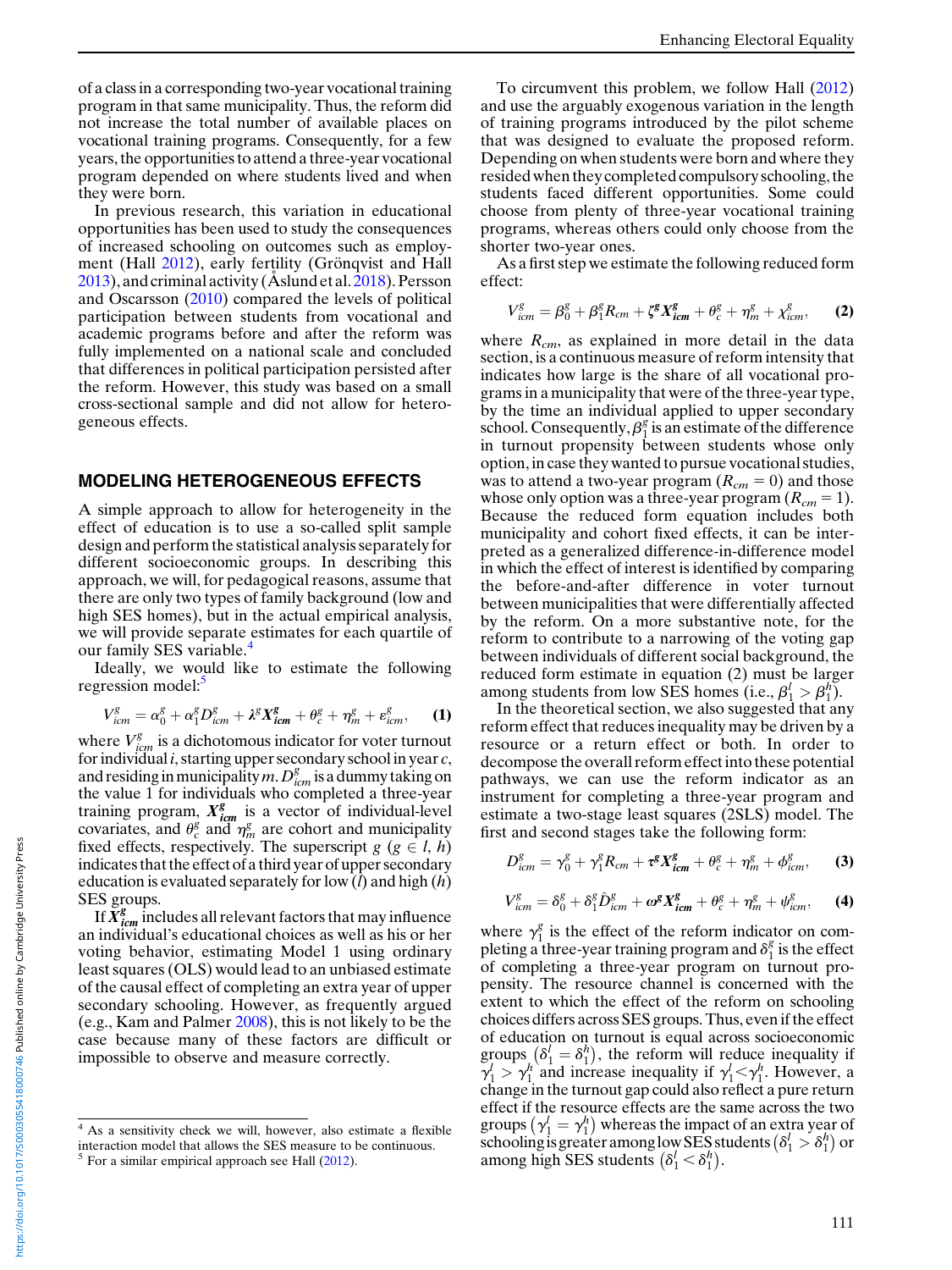Our combined difference-in-difference and instrumental variable (IV) framework rests on a number of identifying assumptions. The most important among these concerns the (conditional) exogeneity of the reform; that is,  $R_{cm}$  should be uncorrelated with other factors influencing the outcome conditional on the covariates included in the model. Given that our model includes a full set of municipality and cohort fixed effects  $(\theta_{\xi}^{g}$  and  $\eta_{m}^{g})$ , our main concern is the exogeneity of the reform to time-varying variables not included among the covariates. That is, our key identifying assumption is that of parallel trends: in the absence of the reform, the outcomes of interest would have followed the same time trends among those exposed as among those not exposed to the reform.

Unfortunately, the common trend assumption is not directly testable, but we have conducted a number of more indirect tests to determine the tenability of this assumption (see Section A.3.3 in the Appendix). In sum, these analyses show that the time trends in important political and socioeconomic factors such as voter turnout, partisan support, educational attainment, employment, and immigrant share of the population are strikingly similar in low and high reform-intensity municipalities. Moreover, we find no evidence that reform intensity is related to any important predetermined student characteristics, such as compulsory school GPA or parental SES.

Whereas the common trend assumption is sufficient to obtain an unbiased estimate of the reduced form effect, the IV interpretation [equations (3) and (4)] also requires the assumption that the intensity of the reform had no direct effect on voter turnout, but influenced turnout only indirectly by affecting the likelihood of completing a three-year training program.Whereas this assumption cannot be tested, we nonetheless find it plausible because it is difficult to see any reasons why reform intensity should be directly related to voter turnout.

Finally, despite the fact that our key dependent variable is binary, we rely on linear probability models to obtain our estimates. There are two main reasons for this. First, the difference-in-differences approach of the type used here loses much of its attractiveness when applied to nonlinear models (Lechner [2011\)](#page-14-0). Stated in simple terms, the root of the problem is that the cohort and municipality effects ( $\theta$  and  $\eta$ ) in equations (2)–(4) will not partial out if the model is estimated by a logit or probit model. Second, the IV approach requires much more stringent assumptions when applied to nonlinear models. This is particularly true in a case like this when we also have a binary endogenous regressor (e.g., Freedman and Sekhon 2010). However, we provide logit results in the Appendix as a robustness check.

### DATA FROM POPULATION REGISTERS

We use data from various administrative registers maintained at Statistics Sweden to construct our sample and to acquire information on several socioeconomic and demographic variables. Our original sample consists of all individuals born in Sweden between 1970 and 1974. Because Swedish students normally enroll in upper secondary education at age 16, the cohorts born between 1971 and 1974 were subject to the pilot reform to varying extent, whereas those born in 1970 constitute a pure control cohort. For most analyses, we will restrict our attention to individuals who completed compulsory schooling at age 16 and who thereafter continued directly to upper secondary school.<sup>6</sup> We then use Statistics Sweden's Multi-Generation Registry to link these individuals with their parents. In the final stage, the children and their parents are matched with various administrative registers containing information regarding educational attainment, income, occupational status, and other demographic and socioeconomic characteristics.<sup>7</sup>

To construct a pilot scheme reform indicator for each individual in our sample, we follow Hall  $(2012)$  $(2012)$  and use information on students' municipality of residence when attending the last year of compulsory school together with information on the availability of different types of vocational training programs across municipalities. More precisely, the school reform indicator measures the number of three-year vocational training programs as a proportion of all vocational programs.<sup>8</sup>

[Figure 1](#page-5-0) shows the distribution of reform intensity at the municipality level during the pilot years. The number of municipalities offering one or several threeyear vocational programs grew steadily from just a handful in 1987 to three quarters of all municipalities in 1990.We can also see that less than half of the vocational programs were of the three-year type in most municipalities, but in later years there were in fact a small number of municipalities that only offered three-year programs.

One important question is whether there were any systematic differences between the municipalities that chose to participate in the pilot to a different extent. We present a brief analysis of this issue in the Appendix. The main finding is that high and low reform municipalities appear to have been rather similar. Most importantly, the time trends of various political and socioeconomic characteristics look very similar in municipalities with high and low reform intensity (see Figures A.8 through A.13), which speaks in favor of our identification strategy.

<sup>&</sup>lt;sup>6</sup> By restricting the analysis to the individuals who began upper secondary school in the "correct" year, we increase the precision in our instrument and mitigate the risk that some individuals deliberately postponed their school start in order to get access to the longer vocational programs.

 $<sup>7</sup>$  See Section A.2.2 in the Appendix for additional details on these</sup> registers and variables.

 $8$  Hall ([2012\)](#page-14-0) sets the reform indicator to 0 for municipalities not offering any vocational training programs. However, students living in such municipalities could enroll in upper secondary schools in nearby municipalities. Therefore, for municipalities that lacked vocational training programs during the study period, we use the reform score for the municipality in which most students from the 1970 cohort (the cohort preceding the first treated cohort) attended a vocational training program.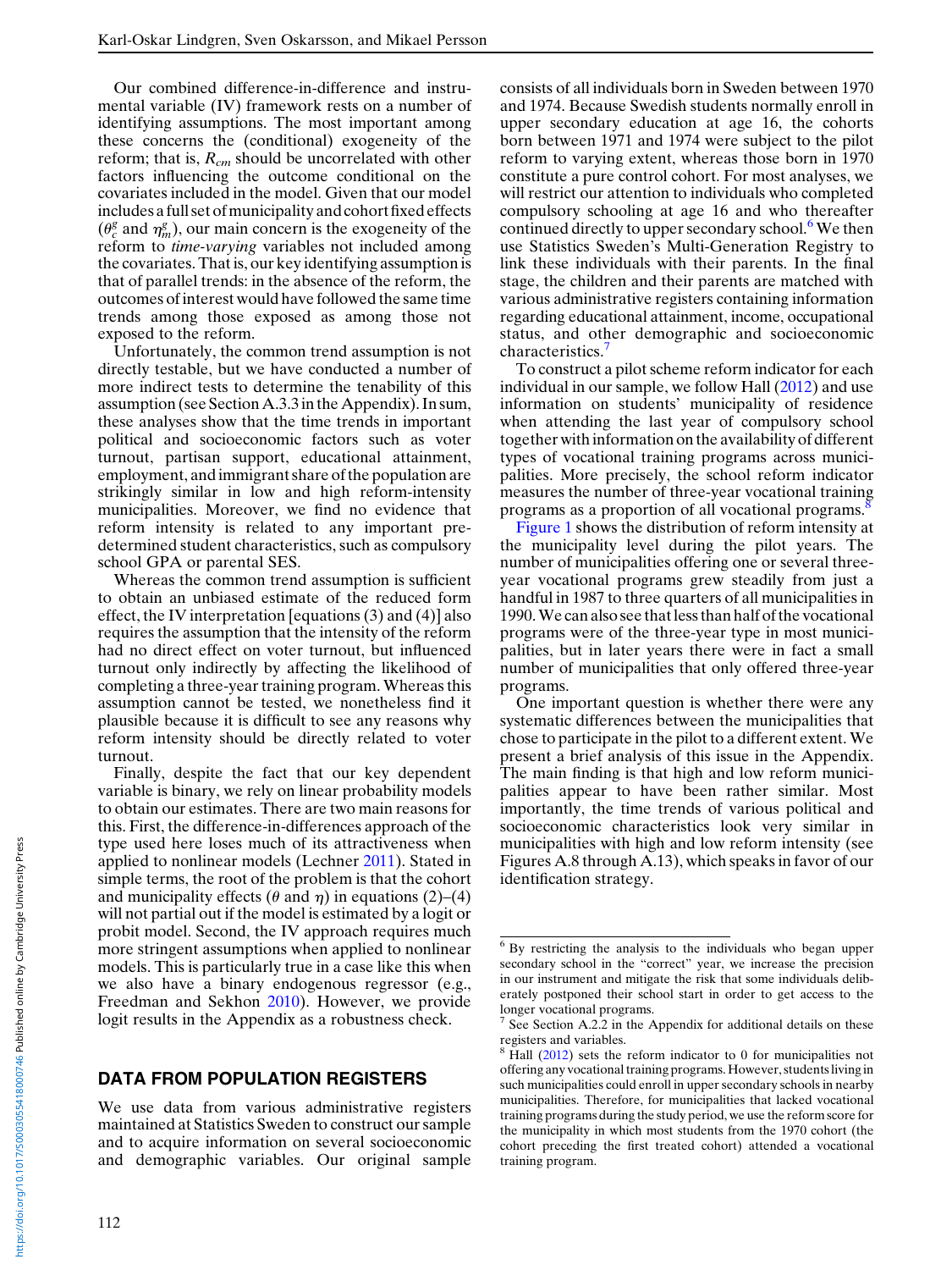<span id="page-5-0"></span>

Family socioeconomic status constitutes another key variable in our analysis. Broadly defined, socioeconomic status (SES) relates to "one's access to financial, social, cultural, and human capital resources" (NCES [2012](#page-14-0), 4). To capture these various dimensions of SES, researchers have traditionally relied on composite measures including income, educational attainment, and occupational status.<sup>9</sup>

Three criteria guided our choice of SES indicators. First, the factors should be well established in the literature on SES. Second, there should be high-quality indicators of these factors in our register data. Third, the factors should be known to be related to inequalities in turnout. Based on these considerations, and inspired by the PISA index of economic, social, and cultural status, developed by the OECD [\(2010\)](#page-14-0), our measure of family SES is therefore constructed as a simple additive index of three items: (i) highest parental education, (ii) highest parental occupational status, and (iii) average parental earnings (see the Appendix for a detailed description of these items). To adjust for differences in scales between the variables, all subitems were initially standardized to have a mean of 0 and a standard deviation of 1. Consequently, our measure of family SES takes a value of 0 for an individual from a family with an average score on each of the three items and a value of 1 for an individual from a family that is situated on average 1 standard deviation above the mean on all items.

Turning to the dependent variable, we collected population data on voter turnout in the 2010 general election by scanning and digitizing the information in

the publicly available election rolls.<sup>10</sup> The resulting dataset is unique in both scope and quality. Regarding the outcome of the 2010 election, the incumbent centerright government was reelected by a rather close margin, and overall turnout was 84.6 percent, which is a pretty typical figure for national elections in Sweden.

Before turning to the empirical analysis, it is useful to briefly discuss how our measure of reform intensity relates to educational choices and to the selection of students into different types of upper secondary programs. Our identification strategy rests on the simple idea that students were more likely to enroll in threeyear programs in municipalities with a larger share of such programs. In the Appendix we present results showing that this was indeed the case (see Figure A.3 and Table A.3). More precisely, this analysis suggests three important conclusions. First, the share of individuals who did not enroll in upper secondary school at age 16 was unrelated to reform intensity. Our decision to exclude this group from the analysis should therefore not bias the estimates. Second, and as expected, the main effect of increasing reform intensity was to move students from two-year to three-year vocational programs. Third, there was, however, a slight tendency for students to shift from academic to three-year vocational programs for high values of reform intensity. This is also the reason why we include students from both vocational and academic programs in the main analysis. Studying all upper secondary school students mitigates the risk that changes in the composition of vocational students affect our results (Aslund et al.  $2018$ ). This being said, there are no obvious signs in the data that indicate that increased reform intensity actually altered

<sup>&</sup>lt;sup>9</sup> The authors of a recent overview on the topic refer to income, education, and occupational status as the big three variables of SES measurement (NCES [2012,](#page-14-0) 13).

 $10$  We provide a detailed description of the procedures we used to scan and digitize the election rolls in Section A.2.2 in the Appendix.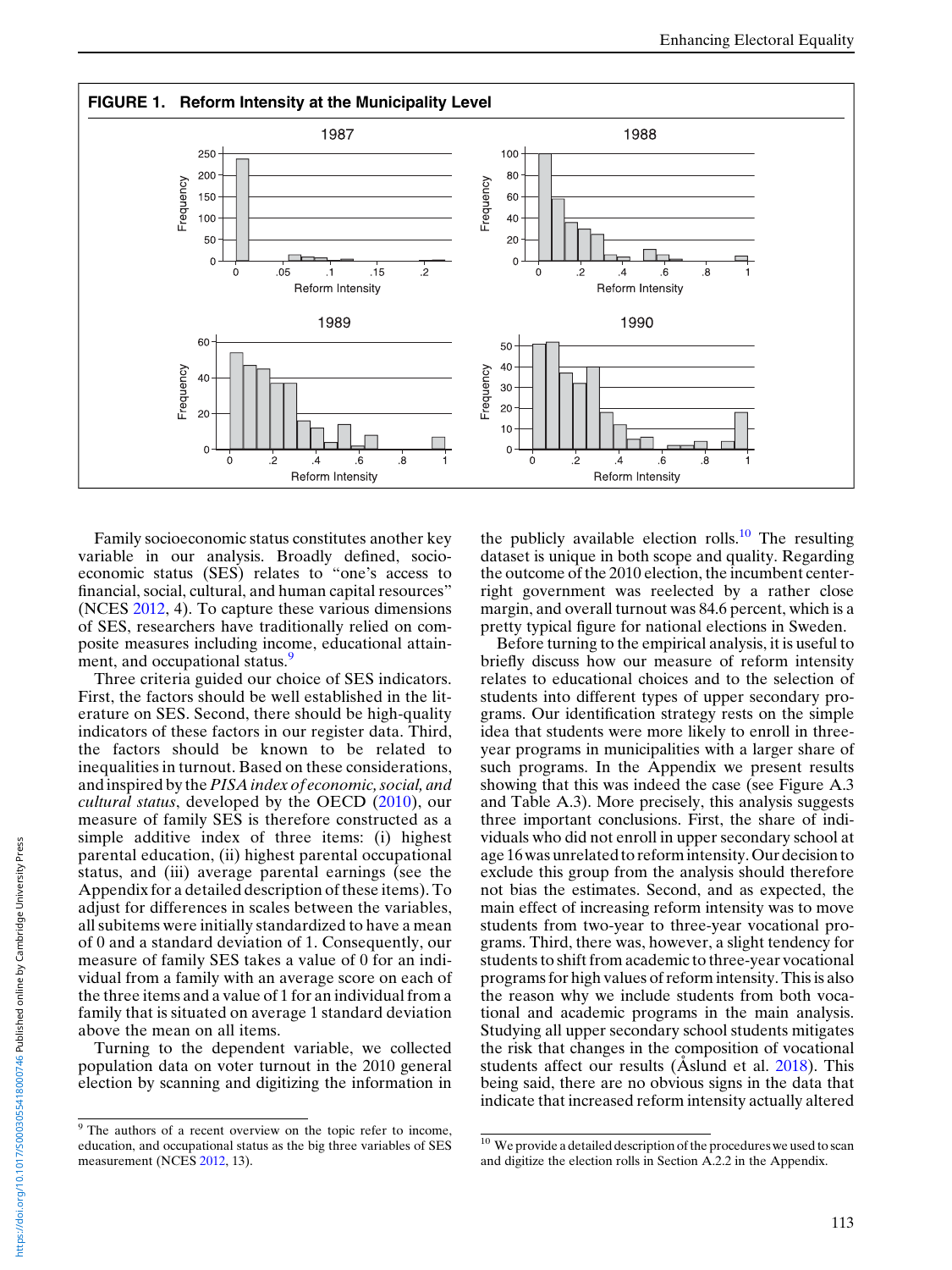

the student composition of different programs. On the contrary, supplementary analyses show that the socioeconomic composition of students in academic and vocational programs were the same regardless of reform intensity (see Figure A.4 and Table A.2 in the Appendix).

# DID THE REFORM AFFECT TURNOUT?

This section examines how the lengthening of vocational upper secondary education from two to three years affected voter turnout in the 2010 election. Figure 2 displays voter turnout by program length and family SES quartile for those attending vocational training programs. Four things can be noted. First, Sweden is a high turnout context. In the 2010 election, 84.6% of the electorate made use of their right to vote, and the average turnout rate in our main sample is as high as 90.0%. Second, despite the high average turnout rates, there are substantial differences in electoral participation across different family SES groups. Third, for all quartile groups, turnout is higher among those completing three-year vocational programs than among those completing two-year programs. Fourth, the voting gap between the two educational groups is smaller for individuals from more advantaged backgrounds. These results indicate that the lengthening of the vocational training programs may thus have helped increase and equalize voter turnout. However, an obvious problem with this analysis is that it is likely to suffer from endogeneity bias because the individuals choosing three-year vocational training programs are likely to have been different from those choosing two-year ones.

To mitigate this issue, we use the exogenous variation induced by the pilot scheme. [Table 1](#page-7-0) reports how the availability of three-year vocational training programs in an individual's home municipality at age 16 affected

the probability of voting in the 2010 election. All results are presented as percentage points. The first panel of the table displays the dichotomous indicator for voter turnout regressed on the measure of reform intensity—that is, the share of three-year vocational training programs in a municipality—and a number of controls including gender (1 if female), immigrant background (1 if the individual or at least one parent is born abroad), family SES, year of birth, both parent's year of birth, and municipality of residence. These reduced form coefficients give us the total effect of the reform for different groups. The first column presents the effect for the overall sample. As can be seen, we find no evidence that the reform raised expected turnout in the student group as a whole. Although the effect of the reform intensity variable is positive, it is small in magnitude and not statistically significant.

However, as we have argued, this type of average causal effect may conceal important heterogeneities in the reform effect across different groups. To examine whether the reform effect is contingent on social origin, we utilize a split-sample approach and estimate separate models for each quartile of the family background variable. The results are presented in columns 2 to  $5<sup>11</sup>$ 

The effect of the reform did indeed differ between groups. As can be seen, we find that the reform had an effect on turnout for children from low SES backgrounds. For individuals growing up in homes belonging to the lowest quartile of the family SES distribution, the reform is associated with a rather large and statistically significant increase in voter turnout. Increasing the share of three-year vocational programs from 0 to 1 is estimated to increase expected voter

 $11$  All individuals born between 1970 and 1974 are considered when calculating the family SES quartiles. The reason why the quartile groups in [Table 1](#page-7-0) differ in size is that the probability of enrolling in upper secondary education differs across groups.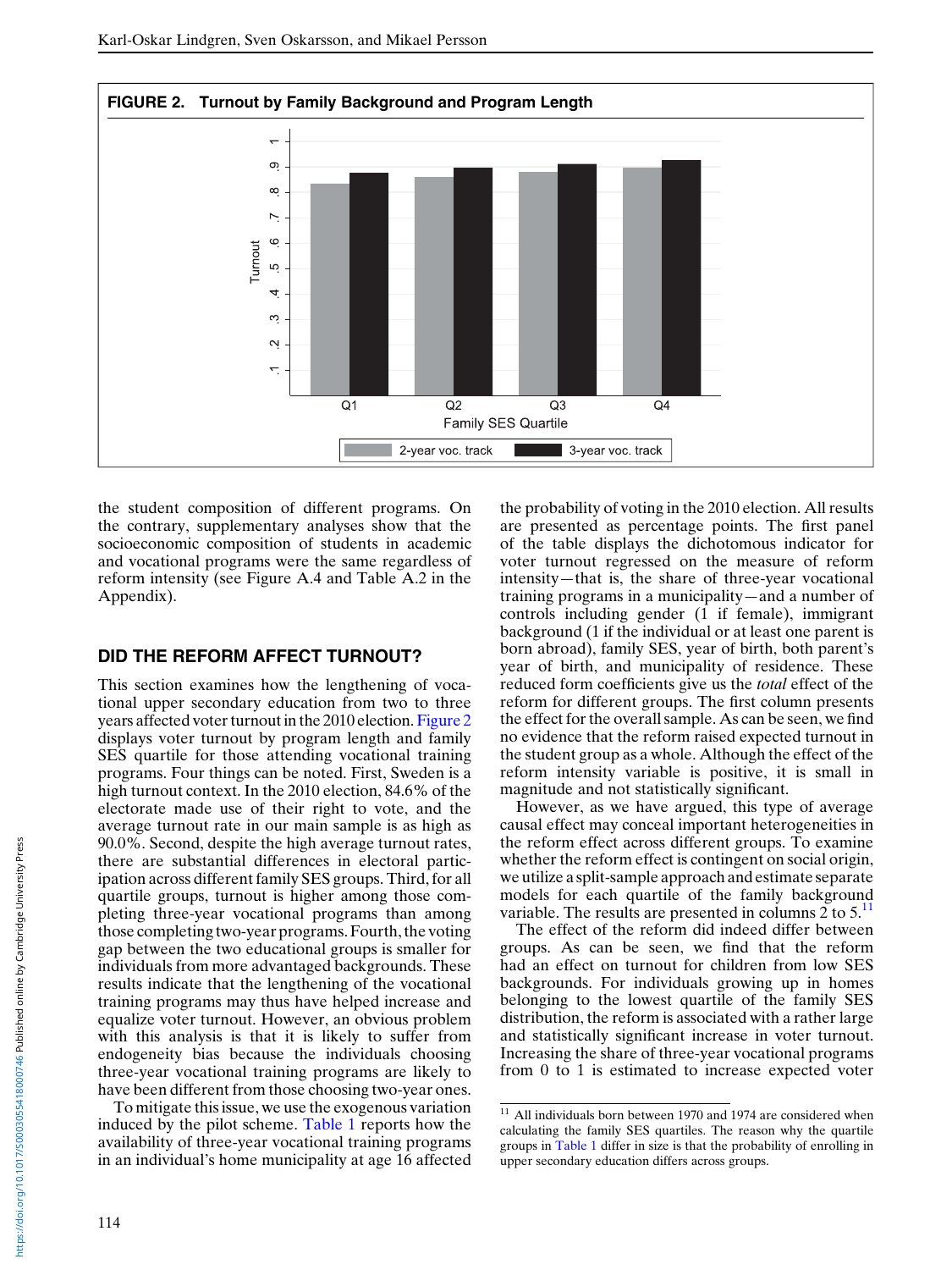|                                                                                              | All                  | Q1                   | Q <sub>2</sub>       | Q3                   | Q4                   |
|----------------------------------------------------------------------------------------------|----------------------|----------------------|----------------------|----------------------|----------------------|
| Panel A. Dependent variable: Voting (Reduced form)                                           |                      |                      |                      |                      |                      |
| Reform intensity                                                                             | 0.68                 | $3.06***$            | $-0.15$              | $-0.16$              | $-0.11$              |
|                                                                                              | (0.51)               | (1.11)               | (0.97)               | (0.90)               | (1.01)               |
| Gender                                                                                       | $2.04***$            | $3.79***$            | $2.86***$            | $1.34***$            | $0.57***$            |
| Immigrant background                                                                         | (0.11)<br>$-5.73***$ | (0.23)<br>$-7.53***$ | (0.20)<br>$-5.77***$ | (0.18)<br>$-4.43***$ | (0.13)<br>$-4.45***$ |
|                                                                                              | (0.25)               | (0.38)               | (0.38)               | (0.39)               | (0.31)               |
| <b>Family SES</b>                                                                            | $2.74***$            |                      |                      |                      |                      |
|                                                                                              | (0.08)               |                      |                      |                      |                      |
| Panel B. Dependent variable: ≥3 years of post-primary education at age 20 (First-stage 2SLS) |                      |                      |                      |                      |                      |
| Reform intensity                                                                             | 19.56***             | 26.37***             | 22.21***             | 18.86***             | $7.35***$            |
|                                                                                              | (1.99)               | (3.15)               | (2.93)               | (2.09)               | (1.97)               |
| Gender                                                                                       | $4.01***$            | $5.59***$            | $5.12***$            | $4.68***$            | $1.05***$            |
|                                                                                              | (0.33)               | (0.51)<br>$3.19***$  | (0.46)<br>$2.29***$  | (0.42)               | (0.36)               |
| Immigrant background                                                                         | $0.91***$            | (0.64)               |                      | $-0.36$              | $-3.09***$           |
| <b>Family SES</b>                                                                            | (0.44)<br>18.04***   |                      | (0.65)               | (0.71)               | (0.38)               |
|                                                                                              | (0.15)               |                      |                      |                      |                      |
| Panel C. Dependent variable: Voting (Second-stage 2SLS)                                      |                      |                      |                      |                      |                      |
| Completed three-year program                                                                 | 3.50                 | 11.62***             | $-0.69$              | $-0.86$              | $-1.47$              |
|                                                                                              | (2.64)               | (4.36)               | (4.33)               | (4.79)               | (13.83)              |
| Gender                                                                                       | $1.90***$            | $3.14***$            | $2.90***$            | $1.38***$            | $0.58***$            |
|                                                                                              | (0.15)               | (0.35)               | (0.31)               | (0.29)               | (0.21)               |
| Immigrant background                                                                         | $-5.76***$           | $-7.90***$           | $-5.76***$           | $-4.43***$           | $-4.50***$           |
| <b>Family SES</b>                                                                            | (0.26)<br>$2.11***$  | (0.43)               | (0.39)               | (0.39)               | (0.53)               |
|                                                                                              | (0.48)               |                      |                      |                      |                      |
| Observations                                                                                 | 416,946              | 90,922               | 101,864              | 109,786              | 114,374              |
| Mean turnout                                                                                 | 89.98                | 86.05                | 88.84                | 91.11                | 93.05                |
| Mean three-year program                                                                      | 55.05                | 36.37                | 44.04                | 58.15                | 76.73                |

# <span id="page-7-0"></span>TABLE 1. The Effects of Reform Intensity on Schooling and Turnout (All Programs)

Notes: All models include a full set of fixed effects for birth year, home municipality, and father's and mother's birth years. Standard errors, shown in parentheses, allow for clustering at the municipality level. \*\*\*/\*\*/\* indicates significance at the 1/5/10% level. Results are presented as percentage points.

turnout by almost 3.1 percentage points in this group. In contrast, we find no statistically significant effect for any of the other quartiles. $^{12}$ 

These results indicate that the reform contributed to the equalization of voter turnout by raising turnout among individuals from the most socioeconomic disadvantaged homes. Next, we ask: what accounts for this reduction in the voting gap? Is it mainly due to a resource or a return effect? To answer these questions, the second two panels of Table 1 report the results from 2SLS models where reform intensity is used as an instrument for having completed at least three years of post-primary education by age 20.

The first-stage results presented in Panel B provide direct evidence on the resource effect among the different socioeconomic groups. The results indicate that

the resource effect is more pronounced in the bottom of the family distribution. For children from the lowest quartile of the family distribution, the likelihood of completing three years of post-primary education is estimated to increase by more than 26 percentage points, as all vocational programs in a municipality are lengthened from two to three years. The corresponding figure for children in the highest quartile is about seven percentage points—just slightly more than one-fourth of the effect found for the most disadvantaged group. The reason why the resource effect decreases as we move up the social ladder is that children of higher social background are less likely to pursue vocational studies, and as such they were less likely to be affected by this reform.

The return effects are portrayed in the second-stage results presented in Panel C of Table 1. The coefficients give us the marginal change in the propensity to vote associated with completing at least three years of postprimary education at age 20. It is only among children from the most disadvantaged family background that we find a statistically significant effect of completing three years of post-primary education on voter turnout.

<sup>&</sup>lt;sup>12</sup> Based on the results from a fully interacted model, which is mathematically equivalent to the split-sample model, we find that the differencesin coefficients between groups are statistically significant at the 0.05 level in three out of six cases. These are Q2 versus Q1 ( $p =$ 0.024), Q3 versus Q1 ( $p = 0.011$ ), and Q4 versus Q1 ( $p = 0.050$ ).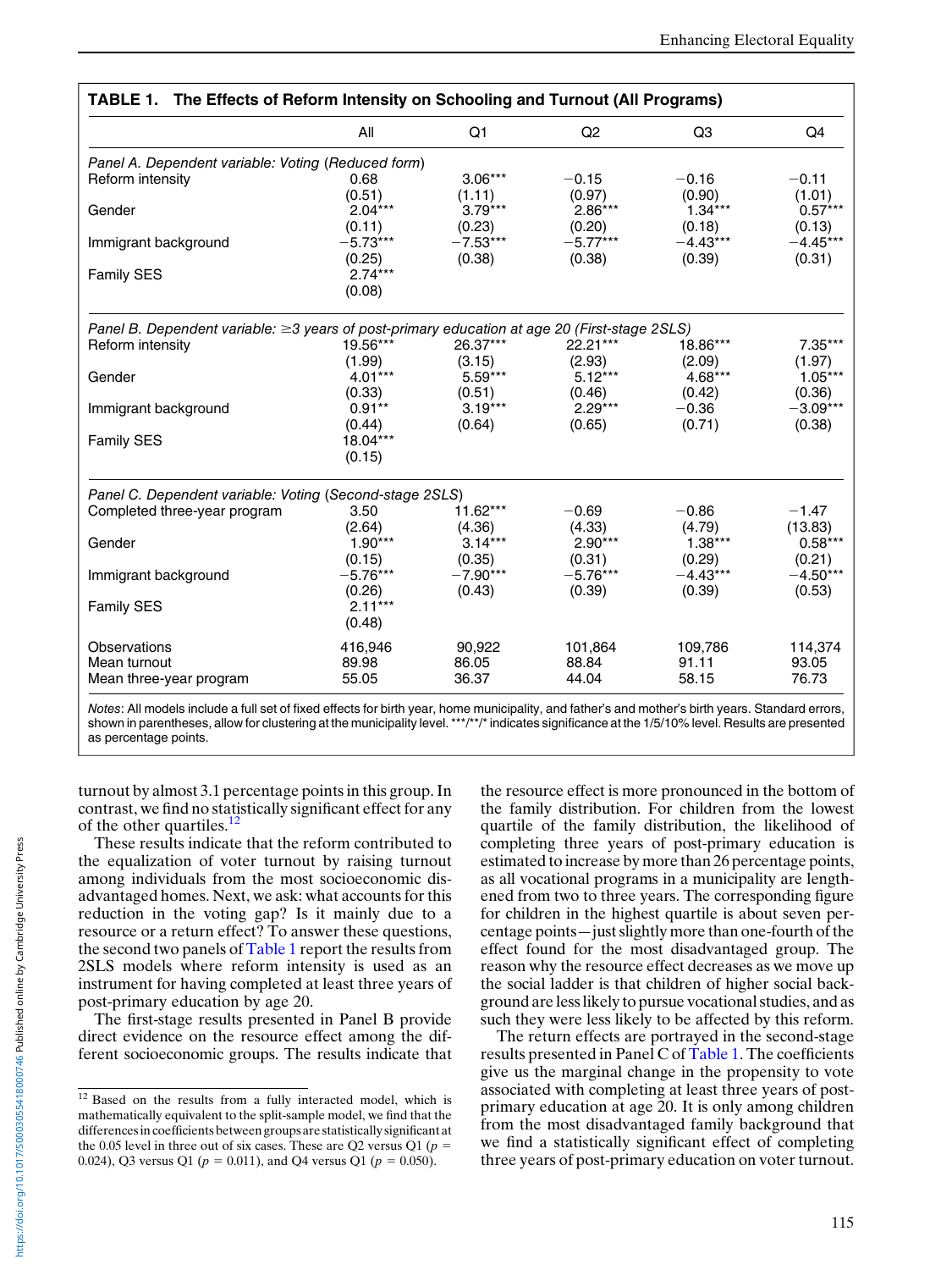|                              | All                  | Q1                   | Q <sub>2</sub>       | Q <sub>3</sub>       | Q4                   |
|------------------------------|----------------------|----------------------|----------------------|----------------------|----------------------|
| Panel A. Vocational programs |                      |                      |                      |                      |                      |
| Reform intensity             | 0.61<br>(0.84)       | $4.48***$<br>(1.42)  | $-0.43$<br>(1.30)    | $-2.34$<br>(1.59)    | $-2.84$<br>(2.41)    |
| Gender                       | $2.84***$<br>(0.18)  | $4.01***$<br>(0.33)  | $2.89***$<br>(0.29)  | $1.93***$<br>(0.31)  | $1.11***$<br>(0.43)  |
| Immigrant background         | $-6.65***$<br>(0.32) | $-7.73***$<br>(0.46) | $-6.40***$<br>(0.52) | $-5.53***$<br>(0.57) | $-4.95***$<br>(0.77) |
| <b>Family SES</b>            | $3.25***$<br>(0.14)  |                      |                      |                      |                      |
| Observations                 | 186,764              | 60,900               | 59,516               | 44,851               | 21,497               |
| Panel B. Academic programs   |                      |                      |                      |                      |                      |
| Reform intensity             | 0.80<br>(0.65)       | 0.06<br>(1.54)       | 0.79<br>(1.47)       | 1.52<br>(1.11)       | 0.62<br>(1.01)       |
| Gender                       | $0.35***$<br>(0.11)  | $0.57*$<br>(0.33)    | $0.84***$<br>(0.25)  | 0.06<br>(0.21)       | $0.22*$<br>(0.13)    |
| Immigrant background         | $-5.35***$<br>(0.30) | $-8.31***$<br>(0.58) | $-5.60***$<br>(0.51) | $-3.90***$<br>(0.49) | $-4.30***$<br>(0.31) |
| <b>Family SES</b>            | $1.07***$<br>(0.11)  |                      |                      |                      |                      |
| Observations                 | 230,182              | 30,022               | 42,348               | 64,935               | 92,877               |

Notes: All models include a full set of fixed effects for birth year, home municipality, and father's and mother's birth years. Standard errors, shown in parentheses, allow for clustering at the municipality level. \*\*\*/\*\*/\* indicates significance at the 1/5/10% level. Results are presented as percentage points.

In this group, completing a three-year program is estimated to increase the probability of voting by almost 12 percentage points. For the other three quartile groups, the IV estimates are considerably smaller in magnitude and not statistically significant. As is often the case with IVmodels, precision is an issue here. Yet, if we compare the difference in coefficients across groups, we find that both the differences between Q2 and Q1 ( $p$ )  $= 0.035$ ) and between Q3 and Q1 ( $p = 0.034$ ) are statistically significant at the 0.05 level, whereas the difference between Q4 and Q1 ( $p = 0.382$ ), despite being larger in magnitude, does not reach conventional levels of statistical significance.<sup>13</sup>

Two important lessons can be drawn from these results. First, the educational reform under study helped decrease the socioeconomic voting gap by raising turnout among individuals of low social background. Second, the pattern of estimates presented in [Table 1](#page-7-0) implies that the return effect was more important than the resource effect in explaining the reduction in the voting gap. The differences in the return to education across the quartile groups (i.e., the IV estimates) are considerably more pronounced than the differences in the take-up of additional education (i.e., the first-stage estimates).<sup>14</sup> Thus, the results suggest that education and family background

are substitutes in the production of political participation such that education, at least to some extent, can help compensate for various types of civic disadvantages associated with growing up in low SES homes (e.g., Campbell [2008\)](#page-14-0).

However, before concluding that improved educational opportunities can help reduce political inequality by facilitating the political activation of those at the bottom of the SES hierarchy, we need to further examine the robustness of these findings.

# DID THE REFORM IMPACT THE CORRECT GROUPS?

The previous analysis included all individuals who enrolled in upper secondary school at age 16. In doing so, the analysis safeguarded against the risk that the reform effect is driven by a change in the composition of students in vocational programs. However, we previously concluded that the reform had little impact on the decision to enroll in an academic program (Figures A.3 and A.4 in the Appendix). Thus, if our model is correctly specified, we should expect any reform effect to be concentrated among vocational students. Table 2 therefore presents separate results for students who enrolled in vocational (Panel A) and academic (Panel B) programs.

Our robustness analysis confirms that the reform effect is entirely driven by students from low SES homes attending vocational programs. When we restrict the sample to those attending vocational programs, the reform effect increases from 3.1 to

<sup>13</sup> However, the IV estimate for Q4 is very imprecisely estimated

because of a weak first stage.<br><sup>14</sup> In the Appendix we show this more formally by decomposing the total reform effect into a return and a resource part (see Figure A.24).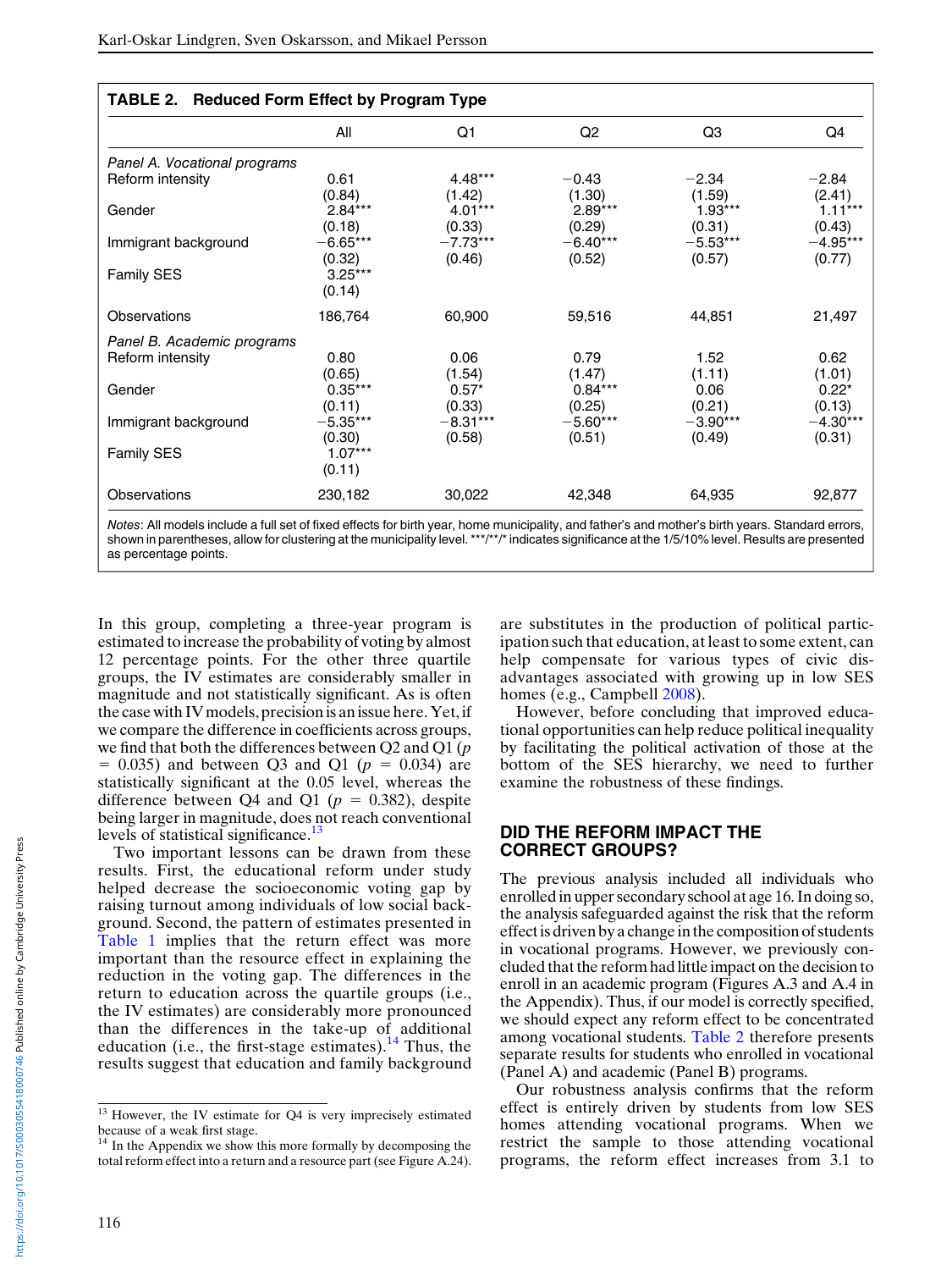

4.5 percentage points for this group.<sup>15</sup> The corresponding estimate for individuals attending academic programs is 0.06 percentage points.

The fact that we find no reform effect among those attending academic programs can also be interpreted as support for the common trend assumption underlying our identification strategy. If our findings were due to unobserved trends at the municipality level, we would expect the reform effect to be present for students at vocational and academic programs alike.An alternative way to test the common trend assumption is to utilize the fact that some individuals were either too old or too young to be affected by the reform.

Figure 3 presents results from a large set of "placebo regressions" in which we artificially change the date of the pilot scheme by  $\pm$ 1–15 years. The analysis focuses on individuals in the lowest quartile of the family distribution who graduated from upper secondary school between 1973 and 2008.<sup>16</sup> The upper graph shows the first-stage effect (the reform effect on completing a three-year program),

whereas the lower graph illustrates the reduced form effect (the effect on turnout) from pre- or post-dating the reform by t years. For instance, if we pre-date the reform by four years  $(t = -4)$ , we can examine how the reform intensity observed for the cohorts 1970–1974 impacted those born between 1966 and 1970, who were all too old to be affected by the reform. If we were to find an effect of this "placebo reform" in this age span, it would thus suggest the presence of pre-reform trends in the data.

The first treated cohort is composed of individuals born in 1971.We must therefore pre-date the reform by at least four years to obtain a pure pre-treatment placebo in which all individuals are untreated. It is thus comforting to note that the point estimates to the left of the first dashed line in Figure 3 are centered around 0 and are generally statistically insignificant. The positive coefficients for the years  $-1$  and  $-2$  can be explained by the fact that reform intensity is positively correlated over time such that municipalities with a high share of three-year programs in 1990 also had a relatively high share in 1989 and so on.

Likewise, in order to get a pure placebo sample when post-dating the reform, we need to postpone the reform date by at least eight years (the second dashed line), because the first cohort for which all vocational programs were of the three-year type was those born in  $1978$ .<sup>17</sup>

<sup>&</sup>lt;sup>15</sup> In Table A.5 in the Appendix we show that the IV estimate of completing a three-year program for Q1 (11.75) when restricting the analysis to students in vocational programs is very similar to the corresponding IV estimate in the full sample.

 $16$  Because information from the application register is not available for cohorts born before 1969, we condition the analysis on graduating (instead of enrolling, as is used in the main analysis) from upper secondary school in the placebo analyses. Placebo graphs for the remaining three quartiles are included in the Appendix.

<sup>&</sup>lt;sup>17</sup> The reason why the first stage is still estimable for cohorts born after 1978 is that the small number of individuals attending three-year programs but dropping out after two years are assigned a two-year degree in the education records.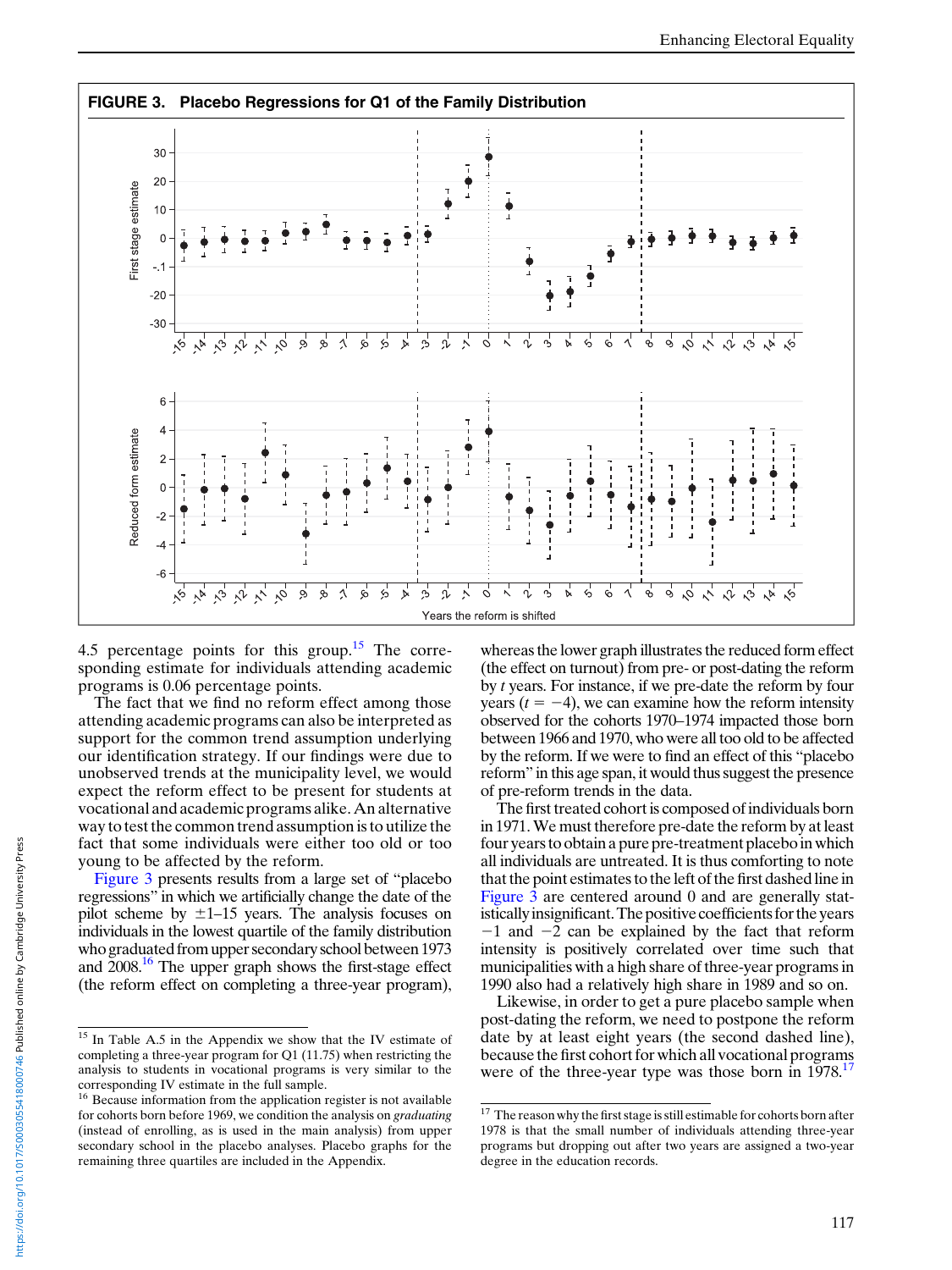<span id="page-10-0"></span>

Again it is encouraging that the point estimates in the pure post-treatment period are statistically insignificant and hover around 0. The hump-shaped relationship found for the period  $+1$  to  $+7$  may at first sight appear a bit surprising, but it is fully explainable given how the new school system was implemented. After the pilot ended in 1990, municipalities had until 1994 to replace all two-year programs by three-year ones. In the period between 1991 and 1994, the share of three-year programs therefore had to increase faster in the municipalities that did not participate in the pilot (or that participated at a lower rate).<sup>18</sup> These results thus provide strong support for the common trend assumption underlying our identification strategy.

## CONTINUOUS OR DISCRETE: WHAT DIFFERENCE DOES IT MAKE?

In the previous analysis we estimated separate models for different quartiles of the family distribution to test for heterogeneous effects. Admittedly, one risk with this procedure is that the results may be affected by the

choice of grouping intervals. One alternative, but more complicated, approach is to use a multiplicative interaction model to study how the reform effect varies across the entire distribution of family background. However, in a recent contribution, Hainmueller, Mummolo, and Xu ([forthcoming\)](#page-14-0) strongly argue against the common practice of assuming a linear relationship for the conditional effect of interest. This warning is particularly well taken in the present case, given that the previous analysis suggests that the reform effect varies nonlinearly over social background.

In an attempt to accommodate these two demands, that is, respecting the continuous nature of the family SES variable and allowing for nonlinear marginal effects, we estimate a flexible regression model in which we interact a cubic spline function of family SES with reform intensity as well as with all covariates and fixed effects included in the model. A cubic spline is a piecewise cubic polynomial that is commonly used to model various types of nonlinear relationships (Beck, Katz, and Tucker [1998\)](#page-13-0). The flexibility of the spline model is determined by the number of knots used for the piecewise function. By increasing the number of knots, we can estimate increasingly flexible regression models, but at the risk of overfitting. In Figure 4 we present the results from a spline regression with five knots.<sup>1</sup>

<sup>&</sup>lt;sup>18</sup> Consequently, we should expect, and also find, a pattern of "mirroring" placebo effects that turns increasingly negative when we postdate the reform until the period  $+3$  in which we estimate the reform effect on the last cohorts (born 1973–77) in which all students attended an upper secondary school system still in change. In the period  $+4$ years the negative placebo effect decreases in size as more cohorts (born 1978 and later) that attended upper secondary school after the reform had been fully implemented are included in the estimations.

<sup>&</sup>lt;sup>19</sup> The knots are placed at the 5th, 22.5th, 50th, 72.5th, and 95th percentiles of the family SES indicator. In Section A.3.9 in the Appendix we present results using alternative numbers of knots.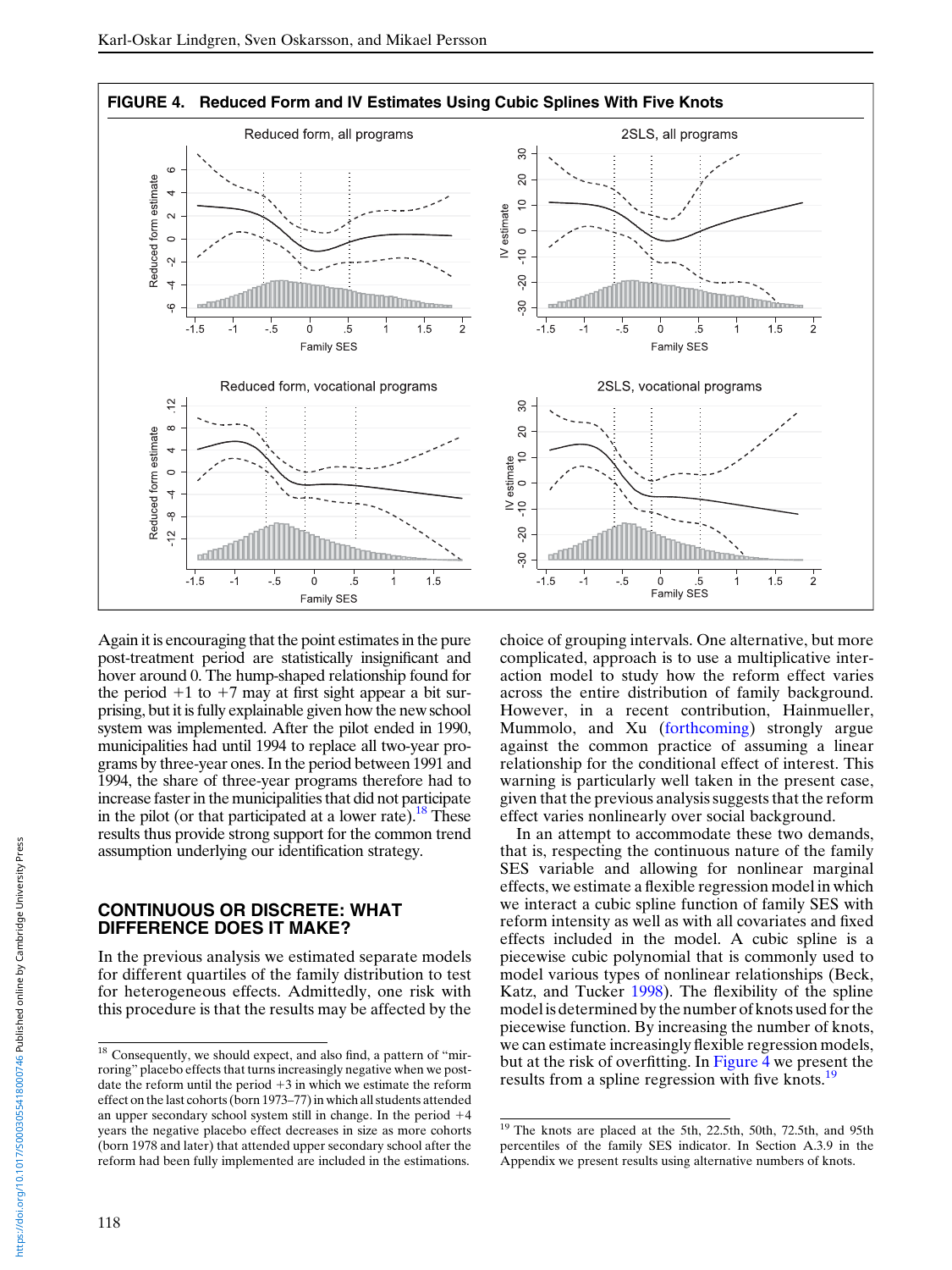|               | All       | Q1        | Q2      | Q3      | Q4      |
|---------------|-----------|-----------|---------|---------|---------|
| Quadratic     | $1.46***$ | 11.58***  | $-0.97$ | $-0.80$ | $-2.68$ |
|               | (0.56)    | (4.35)    | (4.36)  | (4.80)  | (13.88) |
| Splines       | $1.52***$ | 10.29**   | $-0.35$ | $-1.00$ | 0.33    |
|               | (0.56)    | (4.14)    | (4.30)  | (4.81)  | (13.34) |
| Unique values | $1.73***$ | $9.10***$ | $-0.02$ | 1.59    | 2.49    |
|               | (0.54)    | (3.25)    | (3.47)  | (4.29)  | (6.24)  |
| Observations  | 416,944   | 90,918    | 101,860 | 109,783 | 114,370 |

<span id="page-11-0"></span>

|  | <b>TABLE 3. IV Estimates With Alternative Functional Forms for the First Stage</b> |  |  |
|--|------------------------------------------------------------------------------------|--|--|
|  |                                                                                    |  |  |

Notes: All models include a full set of fixed effects for birth year, home municipality, and father's and mother's birth years. Standard errors, shown in parentheses, allow for clustering at the municipality level. \*\*\*/\*\*/\* indicates significance at the 1/5/10% level. Results are presented as percentage points.

The upper two graphs display the reduced form and the IV estimates for the main sample, meaning that we include students in both vocational and academic programs.<sup>20</sup> The three vertical dotted lines are placed at the first, second, and third quartiles of the family background variable. The results from the spline regressions square well with those presented earlier. Both the reduced form and the IV estimates are largest, and rather constant, for the lowest quartile of the family distribution. The reduced form estimate is statistically significant at the 0.05 level when family SES is between  $-1.2$  and  $-0.66$ , which corresponds to the interval between the 6th and 23rd percentile of this variable. For the IV estimates the corresponding figures are  $-1.2$  (6th percentile) and  $-0.62$  (25th percentile). In both cases, the magnitudes of the coefficient estimates are also very similar to those obtained with the split-sample design, thatis, the reduced form estimate is about three percentage points and the IV estimate is just over 10 percentage points. The only exception is that the IV estimate is positive and rather large in the top quartile of the family distribution. Yet, as the large confidence intervals indicate, these estimates are very imprecise (because of the weak first stage) and should be interpreted with caution.

The bottom two graphs in [Figure 4](#page-10-0) display the results when we restrict the analysis to vocational students. Again the results are well in line with those previously presented. The reduced form estimate is now statistically significant at the 0.05 level over the interval  $-1.35$  (4th percentile) to  $-0.59$  (26th percentile) of family SES, and the IV estimate over the interval  $-1.35$  (4th percentile) to  $-0.60$  (26th percentile). Consequently, it does not seem to matter for our main results whether we treat family background as a discrete or continuous variable.

However, the issue of nonlinearity also may be raised in relation to our reform intensity instrument. All of the previous IV estimates are based on a linear first-stage equation. According to the standard textbook model of 2SLS with homogeneous treatment effects, this is fairly unproblematic because any deviation fromlinearityin the first stage will only affect the efficiency of the resulting estimator (Dieterle and Snell [2016](#page-14-0)). Unfortunately,

things get more complicated in the presence of heterogeneous treatment effects because then the local average treatment effects (the so-calledLATEs) could vary across the range of the instrument. To be more concrete, we can imagine that the individuals who are induced to attend a three-year program rather than a two-year one when reformintensityincreases from 0.1 to 0.2 differ from those who are induced to attend a three-year program when the reform intensity increases from 0.8 to 0.9. If the effect of education on turnout depends on these differences, the marginal treatment effect will vary over the range of the instrument. In the presence of such treatment heterogeneity, the standard linear 2SLS model will identify a weighted average of all of these marginal effects although the informativeness of this average is often unclear (Angrist and Pischke [2008](#page-13-0); Dieterle and Snell [2016\)](#page-14-0).

In using a continuous instrument, we have thus implicitly imposed the assumptions of both linearity and homogeneity (Angrist and Pischke  $2008$ , 150).<sup>21</sup> An important and remaining question is whether these are reasonable assumptions to make. The best way to check for nonlinearity is often by means of graphical inspection, and to judge from the simple graphical analyses that we have performed for both the first-stage and the reduced form relationships, they appear to be approximately linear within each quartile group (see Figures A.21 and A.22 in the Appendix).

Assessing the homogeneity assumption is somewhat less straightforward, but Dieterle and Snell [\(2016](#page-14-0)) recently proposed a simple diagnostic tool that can be used to detect unmodeled effect heterogeneity when using a single continuous instrument. The approach amounts to adding the square of the instrument to the first stage and conducting a standard overidentifying test. If we can reject the null hypothesis in this test, it means that the two instruments lead to statistically different parameter estimates of the effect of interest. Any potential difference between the linear and the quadratic first stage will be due to the fact that they assign different weights to observations in different parts of the instrument because the two models under comparison utilize the same instrument. Thus,

<sup>&</sup>lt;sup>20</sup> For reasons of readability, the graphs have been trimmed at the 2.5th and 97.5th percentiles of the family SES distribution.

<sup>&</sup>lt;sup>21</sup> More precisely, we have assumed that there is no unmodeled treatment heterogeneity when family background has been accounted for.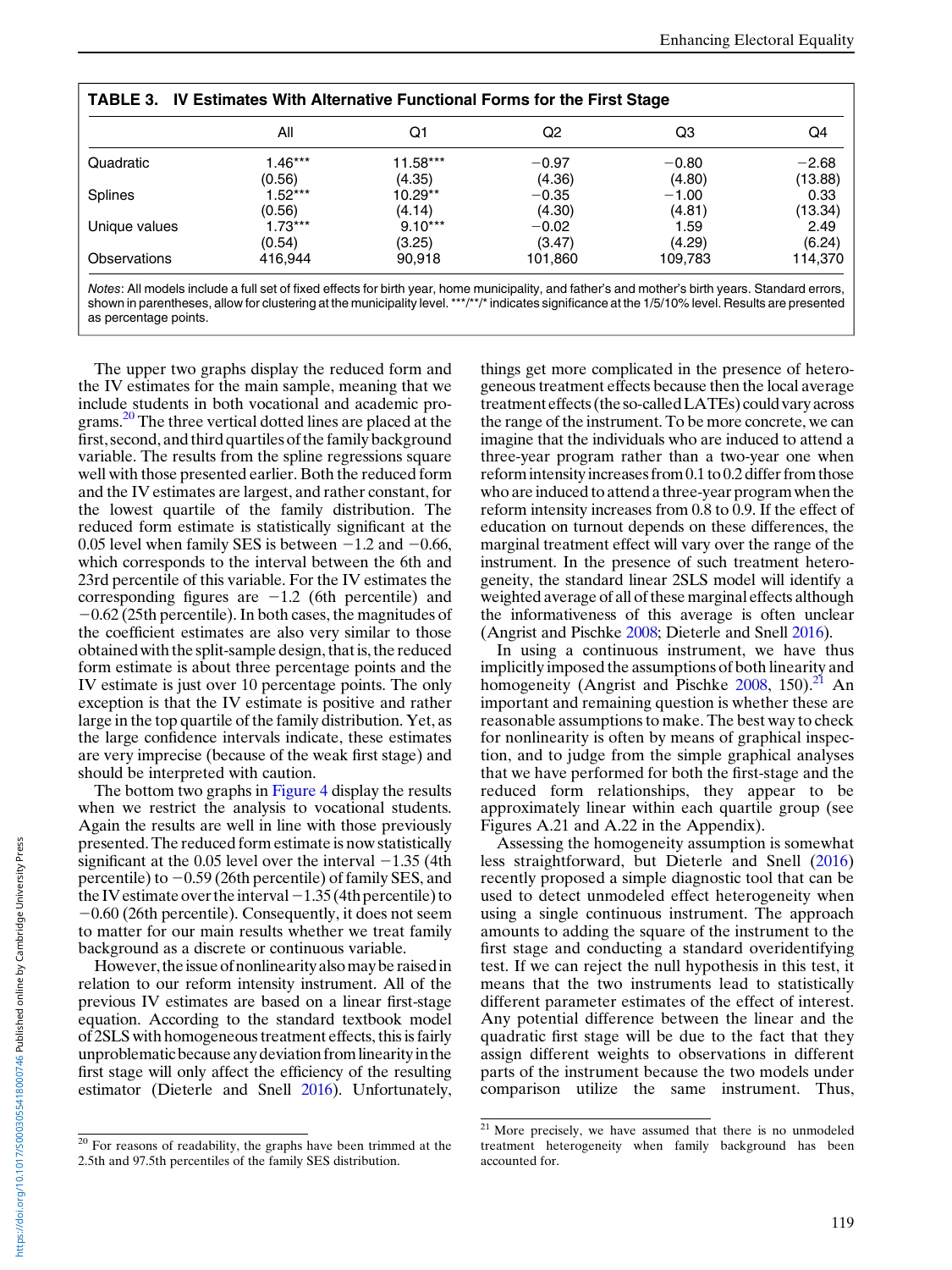obtaining different IV estimates with a linear and quadratic first stage would indicate heterogeneity not accounted for in the model specification.

The first row of [Table 3](#page-11-0) (labeled *Quadratic*) presents 2SLS results using a quadratic first stage. As can be seen, the IV estimates for these models are very similar to those previously obtained with a linear first stage. For instance, the IV estimates for Q1 is now 11.58 compared to the previous estimate of 11.62. There are thus no signs of important unmodeled heterogeneity in our model, which is further corroborated by the fact that we fail to reject the overidentifying restriction for all quartile groups.<sup>22</sup>

Although Dieterle and Snell [\(2016](#page-14-0)) advocate the use of a quadratic first stage for their test, the logic can be extended to more general functional forms. We therefore also present the results from two alternative specifications of the first stage in [Table 3](#page-11-0). In the second panel, we use a five-knot cubic spline function of reform intensity as instrument and in the third a full set of dummies for each unique value of reform intensity (rounded to whole percentage points). Despite the fact that at least the latter specification may push the data to the limits, the IV estimates from these models (labeled Splines and Unique values) are very similar to those obtained with the linear and quadratic specifications.  $\sim$ Hence, there is nothing in these analyses that would lead us to question the previously employed models. $<sup>2</sup>$ </sup>

We have also performed a number of additional sensitivity checks that we discuss in the Appendix because of space restrictions. For instance, we show that we obtain similar results if we include individuals who did not enroll in upper secondary school at age 16 in the analysis (Table A.6) or if we exclude municipalities without vocational programs from the analysis (Table A.7). Moreover, we obtain almost identical marginal effects if we use a logit model to estimate the first stage and the reduced form relationships (Table A.8). Finally, we have re-estimated models for each of the three subitems making up our family SES measure to substantiate that our results are not driven by the way we have operationalized family background. The results are well in line with those obtained in the main analysis (Section A.3.8).

# MECHANISMS AND IMPLICATIONS

Given that we have found extended education to increase turnout among low SES students, a natural follow up question is what mechanisms explain this effect. Unfortunately, the data required for such an analysis are largely lacking in the administrative registers at our disposal. However, in the Appendix we present results from a simple mediation analysis, which indicates that potential mediators such as income, occupation, family status, and political activity in surrounding social networks can only account for onefourth of the reform effect observed in the data (Table A.12).

Consequently, the lion's share of the reform effect seems to be mediated via other pathways. In the Appendix we make some attempts to assess a few of these potential mechanisms. One possibility that we discuss is that the higher reform effect among low SES students is due to a ceiling effect in voter turnout (Neundorf, Niemi, and Smets [2016](#page-14-0)). The results from our logit model (Table A.8) does, however, speak against this interpretation, because we find similar results also when interpreting the logit coefficients in terms of odds ratios. This suggests that the lower return to education in higher SES groups is not primarily due to a ceiling effect because odds ratios, unlike probabilities, are not affected by the mean of the dependent variable (Mare [1980\)](#page-14-0). Another possibility that we investigate is whether the effect can be explained by the fact that it made students more likely to live together with their parents when voting for the first time, but we do not find any support for this either.

Thus, we need to look elsewhere for factors mediating the reform effect. The most likely possibility is that the effect is driven by various factors more directly related to the nature and content of education, such as the skills and norms that the individuals learn in school. Unfortunately our data do not permit a direct test of the degree to which the reform effect on turnout is mediated by such factors.

This finally leaves us with two other important unanswered questions. The first concerns whether our findings can be thought to travel beyond the particular case of voting in Sweden, and the second concerns whether reducing the socioeconomic voting gap is likely to have any important real-world consequences. We briefly address both of these questions in the Appendix using complementary data sources. These analyses lead us to answer the two above questions in the affirmative.

First, using data from the European Social Survey (ESS), we find that the basic relationship between education, family background, and voting that we observe in Sweden appears to be valid for a large number of countries and participatory acts (see Section A.3.13 in the Appendix). Admittedly, this far from proves the generalizability of our findings, but at least it serves to indicate that our study case is not a completely unique one.

Second, although we cannot study the electoral consequences of the reform directly—because we lack

 $22$  The *p*-values for the overidentifying test for the five columns are, in turn, 0.51, 0.87, 0.20, 0.73, and 0.69.

<sup>&</sup>lt;sup>23</sup> In both cases, we also fail to reject the overidentifying restriction for all quartile groups at the conventional levels of statistical significance.<br> $^{24}$  A dmittally group if we find no evidence of remaining unmodeled

Admittedly, even if we find no evidence of remaining unmodeled heterogeneity within SES groups, it can still be the case that our model identifies different LATEs across SES groups. That is, if the individuals in Q1 who are affected by the instrument (the compliers) differ from those affected by the instrument in the other quartile groups, this could help explain the group variation in the IV estimates. Nonetheless, as long as the complier characteristics varying between groups are not causally prior to family background, the differences in IV estimates between groups should continue to have meaningful interpretation. They indicate how the total difference in the returns to one additional year of vocational education varies across groups.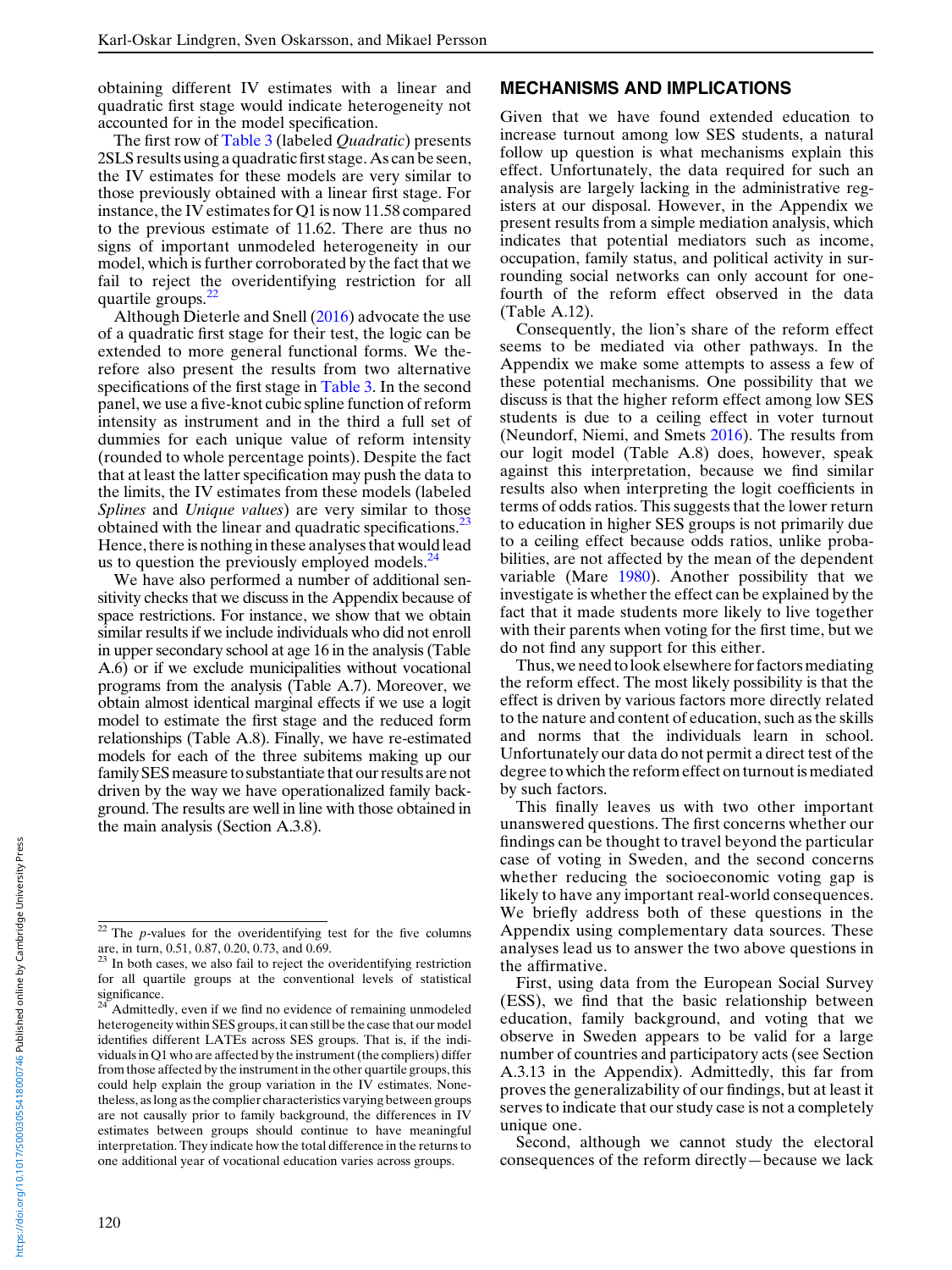<span id="page-13-0"></span>individual-level data on party choice<sup>25</sup> — our supplementary analyses provide some indirect evidence supporting the view that reducing the differences in turnout between individuals of different social background may actually affect representational inequality. The ESS data show clear differences in political attitudes—with respect to economic redistribution and immigration—between individuals of different social origin (Figure A.27). These attitudinal differences are also reflected in the stated party preferences of the different groups. In 2010, it was only among citizens in the lowest quartile of the family SES variable that the support for the left-wing parties was higher than the support for the right-wing parties (Figure A.28).

A similar pattern is also visible when examining the relationship between voter turnout of various socioeconomic groups and the overall difference in left–right support at the electoral district level. In doing so for the 2010 election, we find that a one percentage point higher turnout among individuals in the lowest quartile of the family SES distribution was associated with a 0.2–0.3 percentage points higher vote share difference between the left- and right-wing parties, holding voter turnout in other quartile groups constant (Table A.13). Admittedly, these latter results are purely correlational, but they fit well with the findings of some other recent studies using more credible identification strategies (Bechtel, Hangartner, and Schmid 2016; Finseraas and Vernby [2014](#page-14-0)). Our results provide support for the view that reforms that contribute to the reduction of the SES voting gap can help foster representational equality by increasing the vote share of leftist parties.

# **CONCLUSION**

According to de Tocqueville ([1835] [2015\)](#page-14-0) the main characteristic of democratic nations was their love for equality. Yet, inequality of political opportunity is still widespread in most developed democracies. Likewise, political participation tends to be highly stratified by socioeconomic status. When asked how to narrow the political opportunity gap, the standard response among political scientists has been to suggest improved educational opportunities. In particular, it has been suggested that increased schooling should help make up for the "considerable inequalities that originate in the family" (Neundorf, Niemi, and Smets [2016,](#page-14-0) 946). However, in the last decade this belief in the redeeming effects of education have come under increasing debate (Persson [2015](#page-14-0)).

The primary weakness of the existing literature is that it tends to treat education as a standardized commodity that affects all groups equally. Admittedly, there are signs that this is about to change. For instance, recently published studies by Campbell and Niemi [\(2016\)](#page-14-0) on political knowledge, Neundorf, Niemi, and Smets

([2016\)](#page-14-0) on political interest, and Lindgren, Oskarsson, and Dawes ([2017\)](#page-14-0) on political candidacy all highlight the fact that education tends to be more important for politically marginalized groups. However, as far as we know, this is the first systematic study to investigate how the effect of education on voter turnout varies over family background.

By combining high-quality population data with a credible identification strategy, our study has high internal validity, although the generalizability of our findings to other countries and types of political participation is more difficult to assess. Nonetheless, given that an educational reform can be proved to have an effect on the voting gap in a relatively egalitarian country with high turnout as Sweden, it seems reasonable to assume that this could also happen in other countries. At this point, this is merely speculation on our side, and to investigate whether this is actually the case requires similar studies in other countries with different political systems and school systems. Another central avenue for future research is to provide a better understanding of the causal mechanisms at work. Toward this end, it also seems important to examine other additional potential heterogeneities. Just as the effect of education on turnout can depend on social origin, it can depend on other micro and macro factors.

To end on a more substantive note, the findings of this study are important because they provide support for the widespread, but increasingly contested, view that improved educational opportunities can help reduce political inequality. To be clear, education is not the universal solvent capable of dissolving all forms of existing inequalities. Our results do show, however, that carefully designed educational reforms constitute one option worth considering when discussing what to do about the political opportunity gaps that are currently threatening democratic legitimacy in many countries.

### SUPPLEMENTARY MATERIAL

To view supplementary material for this article, please visit <https://doi.org/10.1017/S0003055418000746>.

# REFERENCES

- Angrist, Joshua D., and Jörn-Steffen Pischke. 2008. Mostly Harmless Econometrics: An Empiricist's Companion. Princeton, NJ: Princeton University Press.
- Aslund, Olof, Hans Grönqvist, Caroline Hall, and Jonas Vlachos. 2018. "Education and Criminal Behavior: Insights from an Expansion of Upper Secondary School." Labour Economics 52: 178–92.
- Bechtel, Michael M., Dominik Hangartner, and Lukas Schmid. 2016. "Does Compulsory Voting Increase Support for Leftist Policy?" American Journal of Political Science 60 (3): 752–67.
- Beck, Nathaniel, Jonathan N. Katz, and Richard Tucker. 1998. "TakingTime Seriously:Time-Series-Cross-SectionAnalysis with a Binary Dependent Variable." American Journal of Political Science 42 (4): 1260–88.
- Berinsky, Adam J., and Gabriel S. Lenz. 2011. "Education and Political Participation: Exploring the Causal Link." Political Behavior 33 (3): 357–73.

<sup>&</sup>lt;sup>25</sup> It is also not possible to study the electoral effects of the reform using aggregated election results because the individuals affected by the pilot scheme constitute only a very small share of the overall electorate.